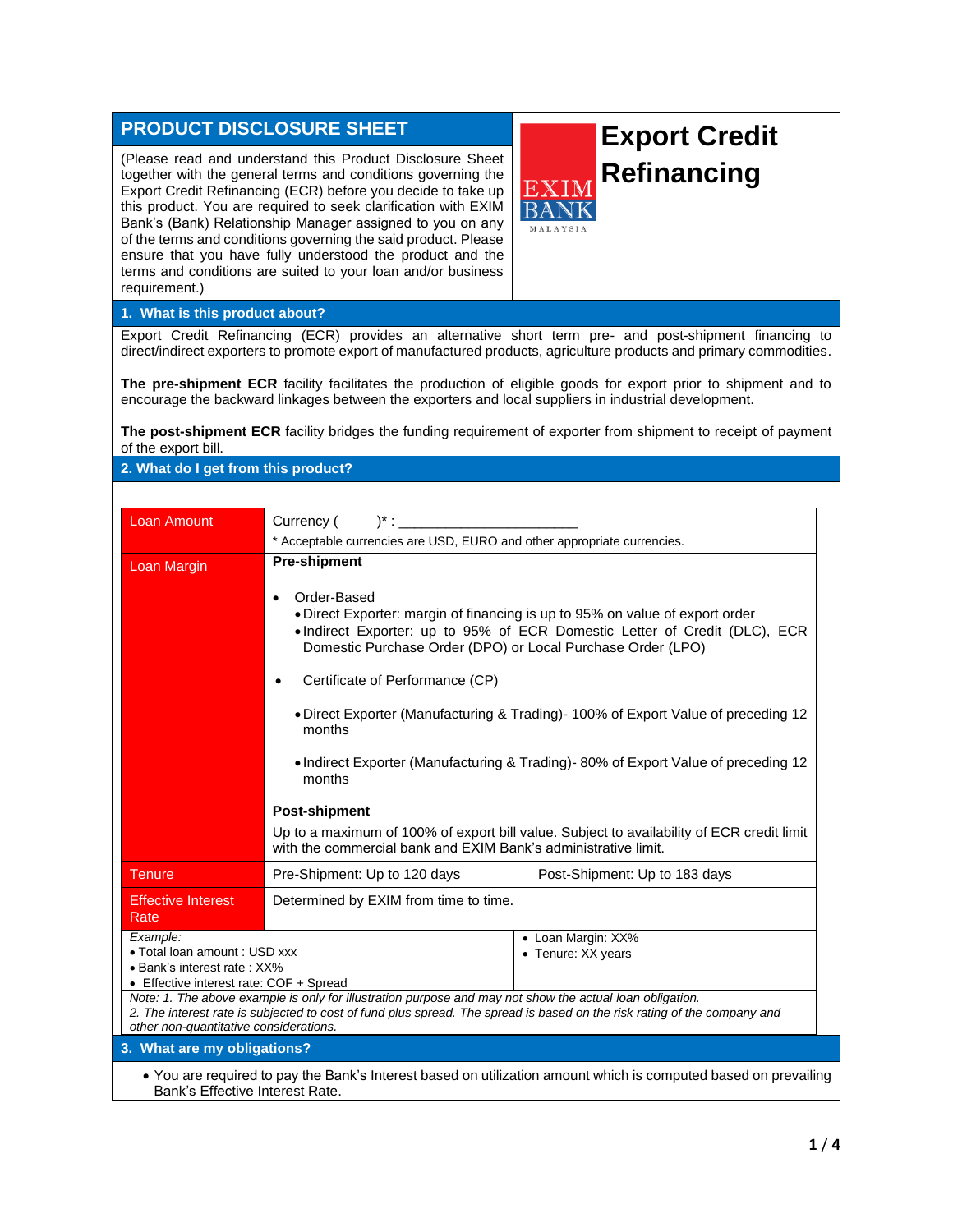• You are required to make a full settlement for the outstanding amount (principal plus interest) upon maturity of the facility and based on the repayment schedule provided or notified by the Bank from time to time.

| • You are also required to provide additional security as and when required by the Bank from time to time |  |  |
|-----------------------------------------------------------------------------------------------------------|--|--|
|-----------------------------------------------------------------------------------------------------------|--|--|

| 4. What are the fees and charges I have to pay? |                                                                                                                                                                                                                                                                                                                      |                                                                                                                      |  |  |
|-------------------------------------------------|----------------------------------------------------------------------------------------------------------------------------------------------------------------------------------------------------------------------------------------------------------------------------------------------------------------------|----------------------------------------------------------------------------------------------------------------------|--|--|
|                                                 |                                                                                                                                                                                                                                                                                                                      |                                                                                                                      |  |  |
| No.                                             | <b>Type of Fees and Charges</b>                                                                                                                                                                                                                                                                                      | Quantum                                                                                                              |  |  |
| 1.                                              | New application for access                                                                                                                                                                                                                                                                                           | <b>RM50</b>                                                                                                          |  |  |
| 2.                                              | Application for ECR Certificate of Performance (CP)<br>Issuance of CP<br>Revision of CP Limit                                                                                                                                                                                                                        | <b>RM50</b><br><b>RM50</b>                                                                                           |  |  |
| 3.                                              | Pre-Shipment (Processing Fee per transaction)<br>Lodgment<br>$\bullet$<br>Disbursement<br>$\bullet$<br><b>Partial Disbursement</b><br>$\bullet$<br><b>Early Settlement</b><br>Redemption                                                                                                                             | RM <sub>5</sub><br>RM <sub>5</sub><br>RM <sub>5</sub><br>RM <sub>5</sub><br>RM <sub>5</sub>                          |  |  |
| $\overline{4}$ .                                | Post-Shipment (Processing Fee per transaction)<br>Refinancing<br>$\bullet$<br><b>Early Settlement</b><br>$\bullet$<br>Redemption                                                                                                                                                                                     | RM <sub>5</sub><br>RM <sub>5</sub><br>RM <sub>5</sub>                                                                |  |  |
| 5.                                              | Report (Processing Fee per transaction)<br><b>Daily Confirmation Report</b><br>Pre-Shipment Month-end Profit Report<br>Post-Shipment Quarterly Report                                                                                                                                                                | RM <sub>5</sub><br><b>RM10</b><br><b>RM10</b>                                                                        |  |  |
| 6.                                              | Online update for ECR Transactions<br>Pre-Shipment<br>Lodgment<br><b>Disbursement</b><br>$\bullet$<br><b>Partial Disbursement</b><br>$\bullet$<br><b>Early Settlement</b><br>$\bullet$<br>Redemption<br>$\bullet$<br>Post-Shipment<br>Refinancing<br>$\bullet$<br><b>Early Settlement</b><br>$\bullet$<br>Redemption | <b>RM10</b><br><b>RM10</b><br><b>RM10</b><br><b>RM10</b><br><b>RM10</b><br><b>RM10</b><br><b>RM10</b><br><b>RM10</b> |  |  |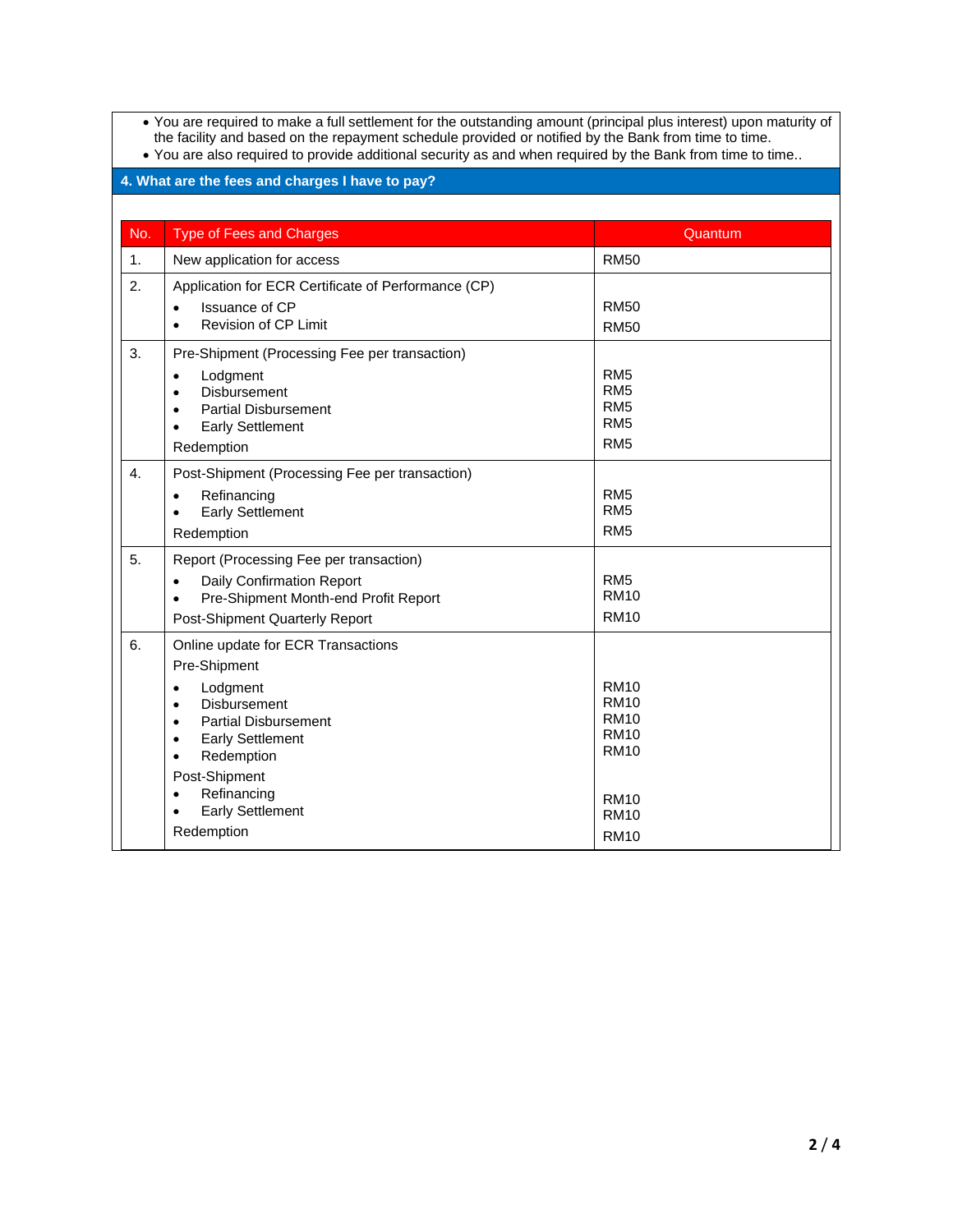| No.  | <b>Type of Fees and Charges</b>                                                                                                                                                                                                                                                                                                                                                                                                                             | Quantum                                                                                                        |
|------|-------------------------------------------------------------------------------------------------------------------------------------------------------------------------------------------------------------------------------------------------------------------------------------------------------------------------------------------------------------------------------------------------------------------------------------------------------------|----------------------------------------------------------------------------------------------------------------|
| 7.   | Others<br>Request for Increase in Administrative Limit (more than<br>$\bullet$<br>RM100 Million)<br>Special Approval<br>$\bullet$<br><b>Handling Fees</b><br>$\bullet$<br><b>Remittances Fees</b><br>$\bullet$                                                                                                                                                                                                                                              | <b>RM200</b><br><b>RM50</b><br><b>RM50</b><br>RM <sub>5</sub>                                                  |
| 8.   | Stamp Duty                                                                                                                                                                                                                                                                                                                                                                                                                                                  | As per the Stamp Act 1949 in Malaysia<br>and/or stamping requirement in other<br>jurisdiction (if applicable). |
| 9.   | <b>SWIFT Charges</b>                                                                                                                                                                                                                                                                                                                                                                                                                                        | <b>RM70</b>                                                                                                    |
| 10.  | <b>Audit Confirmation Fee</b>                                                                                                                                                                                                                                                                                                                                                                                                                               | <b>RM100</b>                                                                                                   |
| 11.  | Redemption Letter/Statement Fee                                                                                                                                                                                                                                                                                                                                                                                                                             | RM50 (SME Customer)                                                                                            |
| 12.  | Letter of Support Fee                                                                                                                                                                                                                                                                                                                                                                                                                                       | RM100 (SME Customer)                                                                                           |
| 13.  | Legal Fee                                                                                                                                                                                                                                                                                                                                                                                                                                                   | As charged by Lawyer                                                                                           |
| 14.  | Postage / Delivery Charges<br><b>Local Party</b><br><b>Normal Mail</b><br><b>Registered Mail</b><br>Courier / Hand delivery<br><b>Foreign Party</b><br><b>Normal Mail</b><br>$\bullet$<br>Registered Mail<br>٠<br>Courier                                                                                                                                                                                                                                   | Min.RM3<br>Min.RM6<br>Min.RM7<br>Min.RM4<br>Min.RM8<br>Min.RM50 - varies on location                           |
|      | Please request from your Relationship Manager for the Bank's Standard Fees and Charges on Conventional<br>Products and Services. If there are any changes in fees and charges that are applicable to your facility, the Bank<br>will notify you at least 21 calendar days prior to the effective date of implementation.                                                                                                                                    |                                                                                                                |
|      | 5. What if I fail to fulfill my obligation?                                                                                                                                                                                                                                                                                                                                                                                                                 |                                                                                                                |
|      | We shall charge you a penalty for late payment at one percent (1%) per annum on the prevailing interest rate.                                                                                                                                                                                                                                                                                                                                               |                                                                                                                |
|      | 6. What if I fully settle the financing before its maturity?                                                                                                                                                                                                                                                                                                                                                                                                |                                                                                                                |
| Nil. |                                                                                                                                                                                                                                                                                                                                                                                                                                                             |                                                                                                                |
|      | 7. Do I need insurance coverage                                                                                                                                                                                                                                                                                                                                                                                                                             |                                                                                                                |
|      | Not required.                                                                                                                                                                                                                                                                                                                                                                                                                                               |                                                                                                                |
|      | 8. What are the major risks?                                                                                                                                                                                                                                                                                                                                                                                                                                |                                                                                                                |
|      | Our Effective Interest Rate may be subject to fluctuation during the loan tenure.<br>Legal action will be instituted against you to recover the indebtedness which includes among others,<br>obtaining judgment and enforcement of judgment such as writ of seizure and sale, garnishee, winding up<br>and bankruptcy action.<br>Any non-payment of the Bank's indebtedness under loan facility would also have an adverse record on<br>your credit rating. |                                                                                                                |

**10. What do I need to do if there are changes to my contact details?**

- a) It is important that you inform the Bank of any changes to your contact details to ensure that all correspondences reach you in a timely manner.
- b) You may inform the Bank such changes via various channels of communication such as the website or call centre at 03-2601 2000.